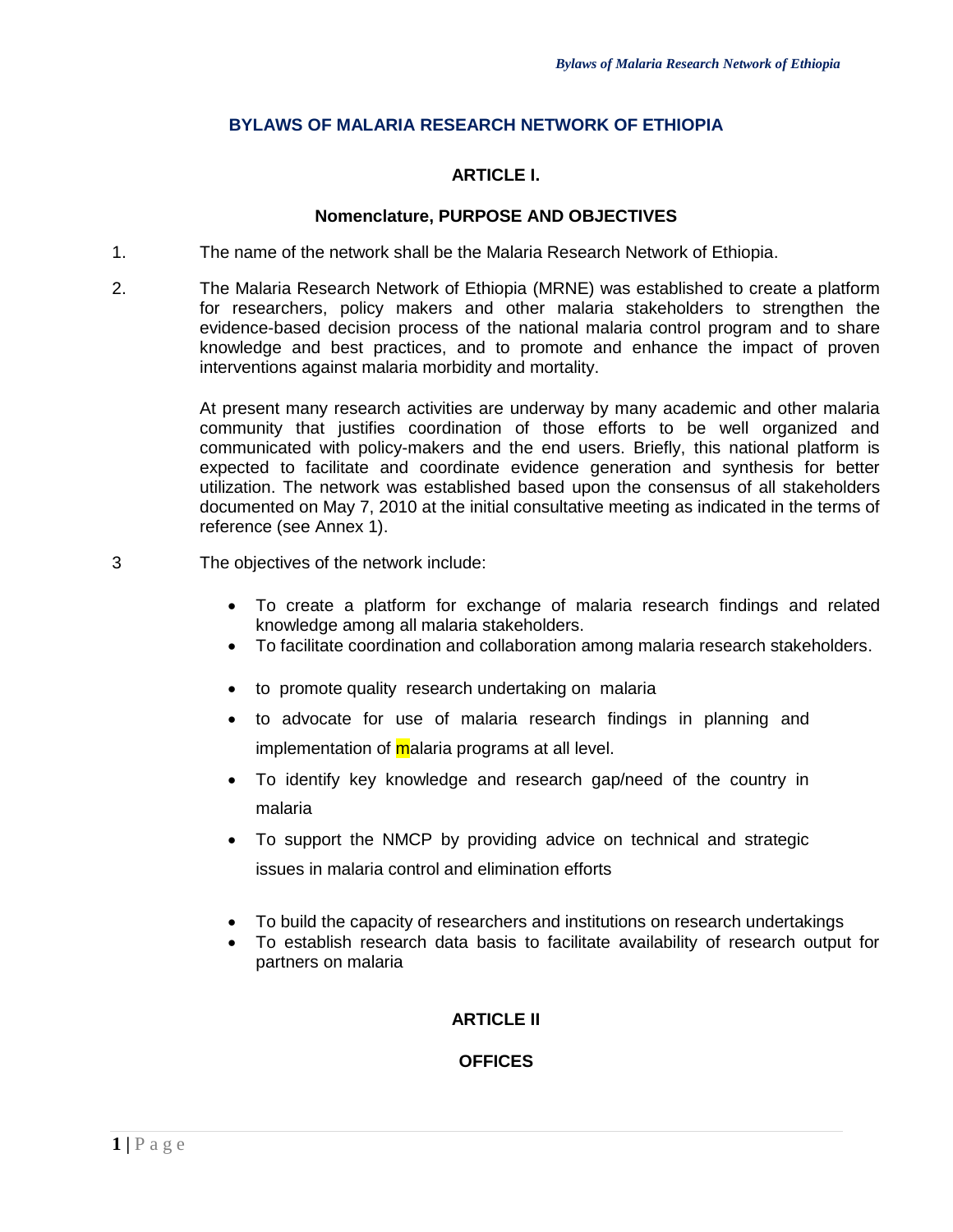- 1. *Principal Office:* The secretariat of the network shall be housed in Ethiopian Public Health Institute, Addis Ababa, Ethiopia.
- 2. *Other Offices.* The network may have focal persons at the universities as the affairs of the network may require from time to time.

#### **ARTICLE III.**

#### **MEMBERS OF THE NETWORK**

- 1. *General Powers:* The business and affairs of the network shall be managed by general assembly of the network.
- 2. *Number and Term:* Members can be individuals or institutions; the number of members constituting the network is unlimited.
- 3. *Representatives from Member institutes:* Each member institution of the network shall delegate one designee to represent the institute in regular and extra ordinary meetings of the network.
- 4. *Requirements of membership:* Membership will be wide and inclusive at all levels of experience. Thus, membership would be open to any person with a *bona fide* involvement in malaria research, training, treatment, prevention and control and community services. These will include but not limited to:
	- Professionals working in academics, government, and voluntary sector organizations, or in commercial organizations undertaking social or health research
	- Researchers working independently (e.g. as consultants or sole practitioners)
	- Early career researchers and post-graduate students

Individuals shall apply for membership using the standard forms developed by the secretary of the network.

5 *Duties and Benefits of membership:* 

#### *Duties*

- Should be willing to share research information/ with the network
- Should contribute to the development of the national malaria research, dissemination and establishment of database
- Should be willing to carry-out other additional tasks related to the net work
- Should be governed by the network's bylaw

#### *Benefits*

- Have the right to receive all benefits of members which are mentioned in this bylaw
- Access to database and written documents (proceedings, manuals, guidelines, etc.,)..) issued by the network
- Access to any funding opportunity coming through the network on competitive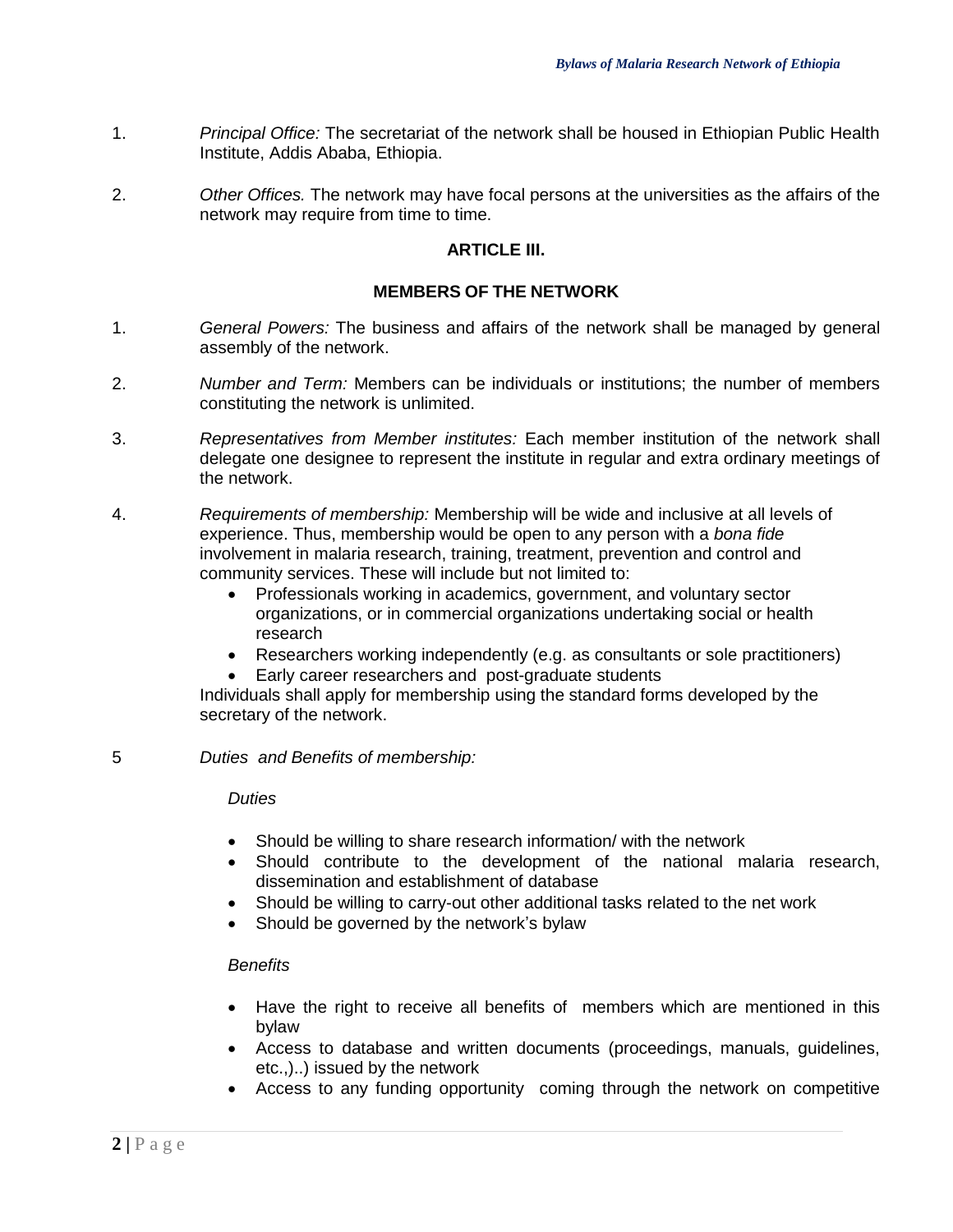#### basis

6 *Coordinating committee (CC) of the network and its term:* The committee shall consist of a chair, a Vice chair, a secretary, and 7 members that were appointed at a workshop held during January 2014 (Mekelle meeting) August 2015 (Arbaminch meeting). The chair of the CC is agreed upon to be the Ethiopian Public Health Institute, which is a technical arm of the Federal Ministry of Health of Ethiopia. Additionally, EPHI is mandated to coordinate and create a research platform in other diseases of public health significance.

The members of the Coordinating Committee includes:

- Ethiopian Public Health Institute(chair)
- Addis Ababa University /School of Public Health (Co-chair)
- Addis Continental Institute of Public Health (secretary)
- Jimma University (Member of CC)
- Mekelle University (Member of CC)
- Arbaminch University (Member of CC)
- Haramaya University (Member of CC)
- Akililu Lemma Institute of Pathology (Member of CC)
- Malaria Consortium (Member of CC)
- PMI (USAID/CDC)-Ethiopia (Member of CC )
- ICAP (Member of CC)
- Ethiopian Public Health Association (Member of CC)

*Term of Coordinating committee:* The CC will serve for a maximum of two consecutive years. The coordinating member institution will remain the same however; individual members from respective institute would be replaced every two years. If any member of the CC is re-elected by the general assembly, he/she can serve for the second term only.

*Responsibility of the CC:* 

- Set up structures for maintaining the network
- Develop detailed rules and regulations of the network
- Develop guidelines and manuals
- Prepare business plan for the network
- Establish link with other professional societies/associations
- Organize regular consultative and review meetings
- Develop strategic plan of the network
- Design the annual plans, and set research priorities in consultation with general assembly
- Overseeing the planning of network events and other activities, according to agreed priorities
- Conducting regular reviews of the network's operation against its objectives
- Solicit funding to allow the Network to operate beyond the development phase

*Chair.*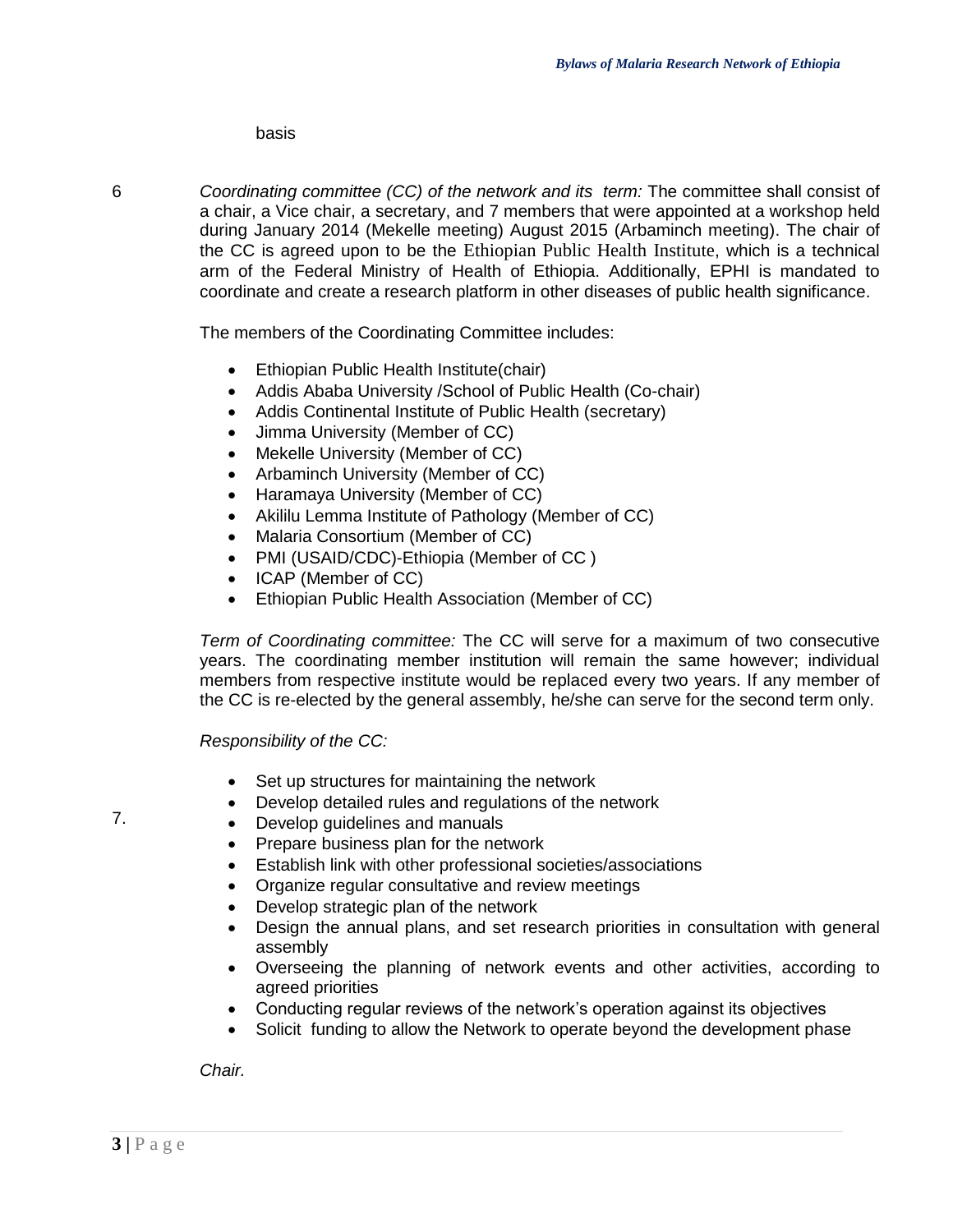7.1. The chair, of the network, shall be a representative from Ethiopian Public Health Institute and shall have the following duties and responsibilities.

7.2. Shall supervise all of the business and affairs of the network.

7.3. Shall, when present, preside at meetings of the network.

7.4. Shall review any deeds, contracts, or other activities which the members of the network have authorized to be executed.

7.5. Have charge and custody of and be responsible for all funds and securities of the network; receive and give receipts and vouchers for funds due and payable to the network from any source whatsoever, and deposit all such moneys in the networks bank account.

7.7. Shall approve financial requests and sign checks with the assigned member from the coordinating committee for withdrawal of money.

7.7. Shall sign any deeds, contracts, agreements or other activities which the members of the network have authorized to be executed.

7.9. Shall perform all duties incident to the office of Chair and such other duties as they may be prescribed by the members of the network from time to time.

9.

8.

7.10. Accept membership request and present to CC for approval.

7.11. Represent the network and work towards strengthening the contribution and representation of the network locally and globally.

*Vice chair.*

8.1. The vice chair, shall be elected from one of the coordinating institutions by the general assembly; this position is now filled by Addis Ababa University school of Public Health.

10. 8.2. Shall perform the duties of the Chair, upon delegation by the chair or in the event of inability, unless otherwise determined by the members of the network and when so acting shall have all the powers of and be subject to all the restrictions upon the Chair.

> 8.3. Shall perform such other duties as from time to time may be assigned to him/her by the Chair of the network.

*Members of CC.*

9.1. CC members will be elected from coordinating institutions listed in the Article3 number 6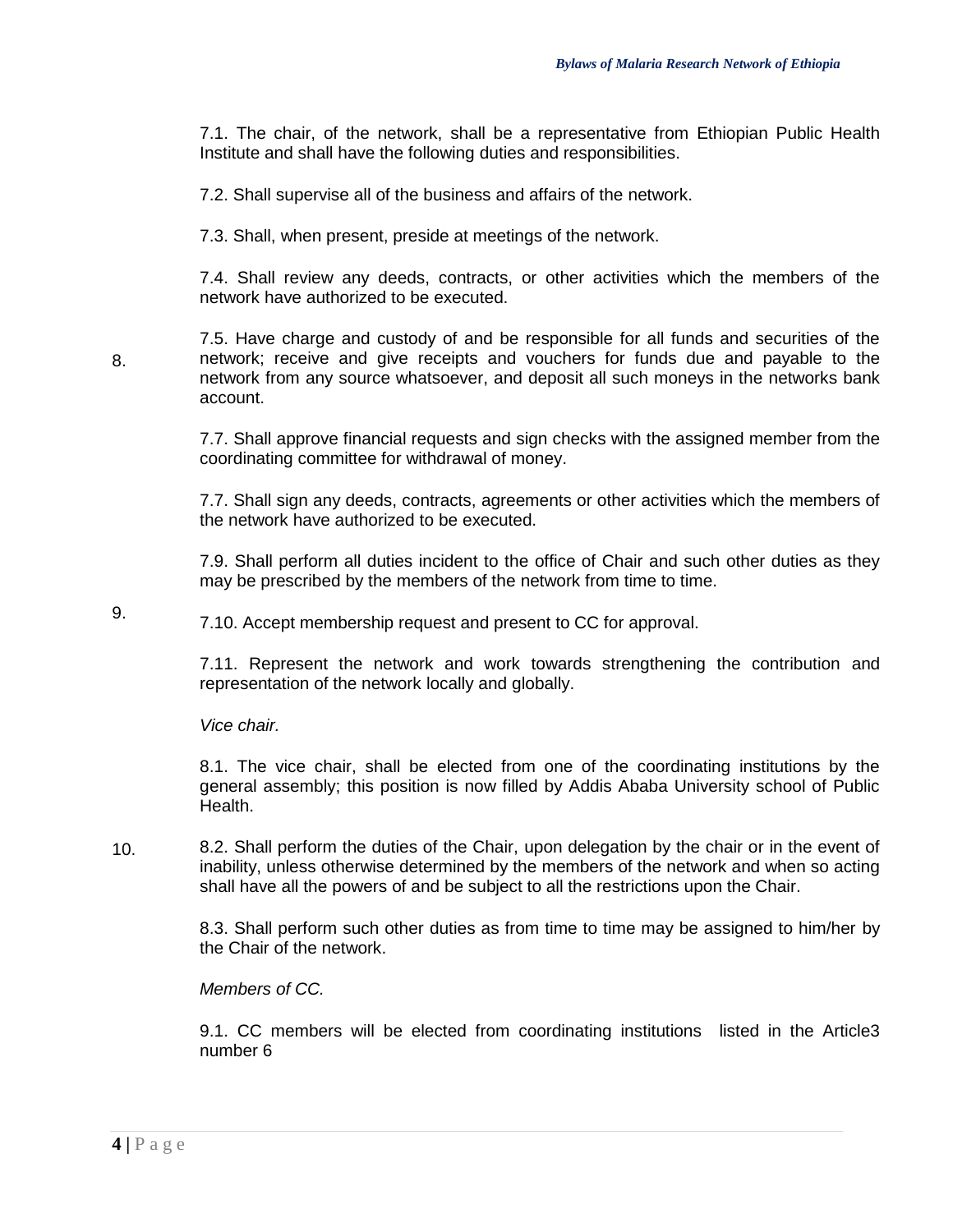9.2. Shall oversee projects and proposals that will be executed by the network

9.3. Shall attend the regular meetings and have a right to vote or be voted

9.4. Shall give technical support in the projects and proposal development as well as implementation, monitoring and evaluation

#### *Project Coordinator*

10.1. The project coordinator shall be an individual who will be hired by the network

10.2. Shall organize the office using **MRNE logo** and letter heading under the supervision of the chair.

10.3. Keep the minutes of the meetings of the network and be custodian of the records.

10.4. See that all notices are duly given in accordance with the provisions of these bylaws

10.5. Shall administer the employees hired under the network.

10.7. In general perform all duties incident to the office of the network and such other duties as from time to time may be assigned to him/her by the chair or by CC of the network.

#### *Secretary*

The coordinating committee shall elect the secretary from the member institutions every two years.

11.1. The secretary shall be an individual delegated by the member institution

11.2. Shall lead the organization of regular and extraordinary meetings

11.3. Shall assign raporters during all meetings

11.4. Shall compile the quarterly and annual reports of the network and present to the general assembly.

11.5. Shall supervise the day to day activity of the project coordinator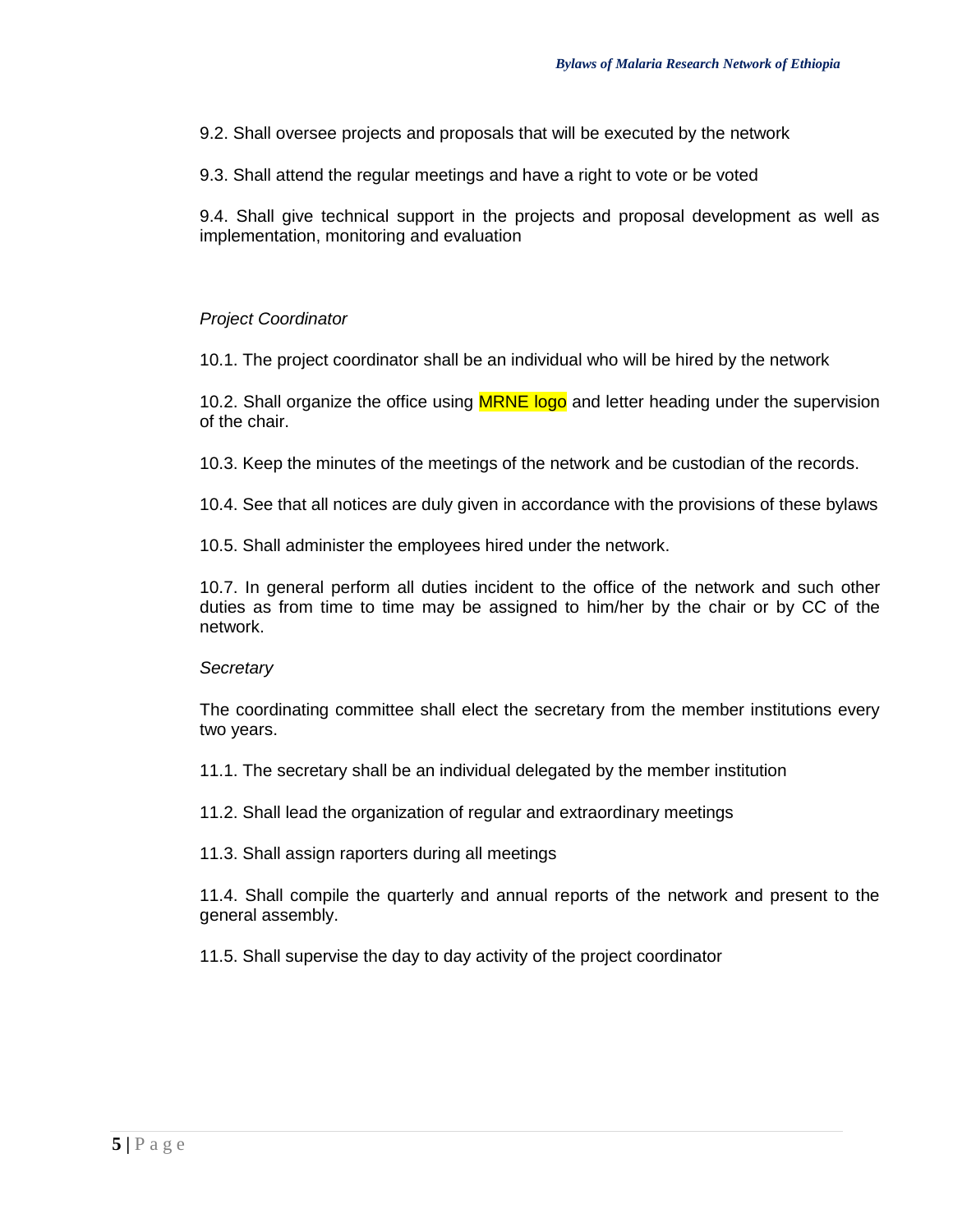# **ARTICLE IV.**

#### **MEETINGS**

- 1. *Regular Meetings:* A regular meeting of the CC members of the network shall be held monthly at an agreed upon time and place.
- 2. *Extraordinary Meetings:* Special meetings of the EC may be called by the chair up on request.
- 3. *Annual Meeting*: All members of the network will have a annual meeting to update on recently published and unpublished malaria researches in the country
- 4. *Notice.* Regular meetings are held with a notice at least 15 days before the meeting; with written notice sent by e-mail to each member at his/her address as shown by the records of the network.
- 5. *Quorum.* A majority (more than 51%) of the CC members or general assembly of network shall constitute a quorum for any decision at any meeting of the network.
- 7. *Manner of Acting.* Except as otherwise mentioned in these bylaws, the act of the majority of the members present at a meeting at which a quorum is present shall be the act of the network.
- 7. *Presumption of Assent*. A member of the network, who is present at a meeting , at which action on any matter is taken shall be presumed to have assented to the action taken unless his contrary vote is recorded or his dissent is otherwise entered in the minutes of the meeting or unless he shall file his written dissent to such action with the person acting as the project coordinator of the meeting before the adjournment thereof or shall forward such dissent by registered mail to the project coordinator of the network immediately after the adjournment of the meeting.

## **ARTICLE V.**

## **OBLIGATIONS AND PENALITIES**

- 1. *Absences:* A representative of member institution has the obligation to attend every meeting. He/she shall be dropped for excess absences from the network if he or she has three unexcused absences from meetings in a year.
- 2. *Membership Fee.* Membership is free of charge however individuals and institutes can willingly donate for the cause of the network.
- 3. *Notification on Representation.* If a member organization notifies the network that their representative no longer represents the member organization, the person is no longer a representative of the organization or institute. A representative of an institution is expected to present an official letter confirming his/her status and should notify as soon as leaving the institution. Thus, another representative shall be sent similarly. Still institutional representatives and individual members should be malaria researchers or professors in cross-cutting fields of study who could support in research design, analysis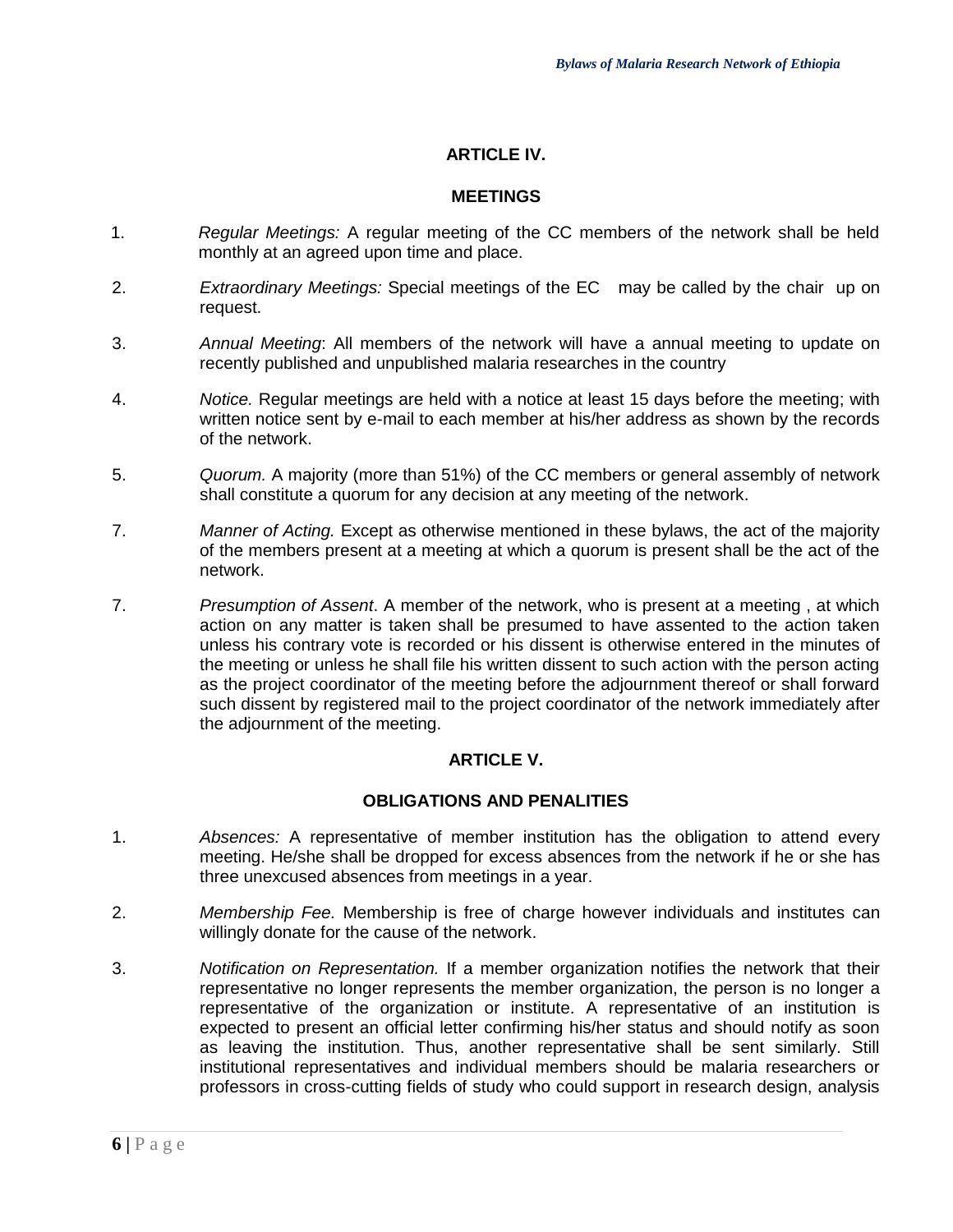and interpretation as well as research syntheses to inform decision.

# **ARTICLE VI.**

## **CONTRACTS, FUND ADMINISTRATION**

*Contracts.* EPHI shall go into contract agreement.

*Fund administration*: Funds obtained from various sources for the activities of the network shall be administered according to the EPHI's internal system and the country's financial regulations. Payments shall be managed according to agreements/MOU reached/signed between EPHI and collaborating parties.

## **ARTICLE VII**

## MALARIA RESEARCH NETWORK ORGANIZATIONAL STRUCTURE



# **ARTICLE VIII.**

# **REPORT**

- 1. *Biannual and/or Quarterly Report.* The quarterly and/or biannual report shall be prepared by the project coordinator of the network.
- 2. The report shall be reviewed by CC members.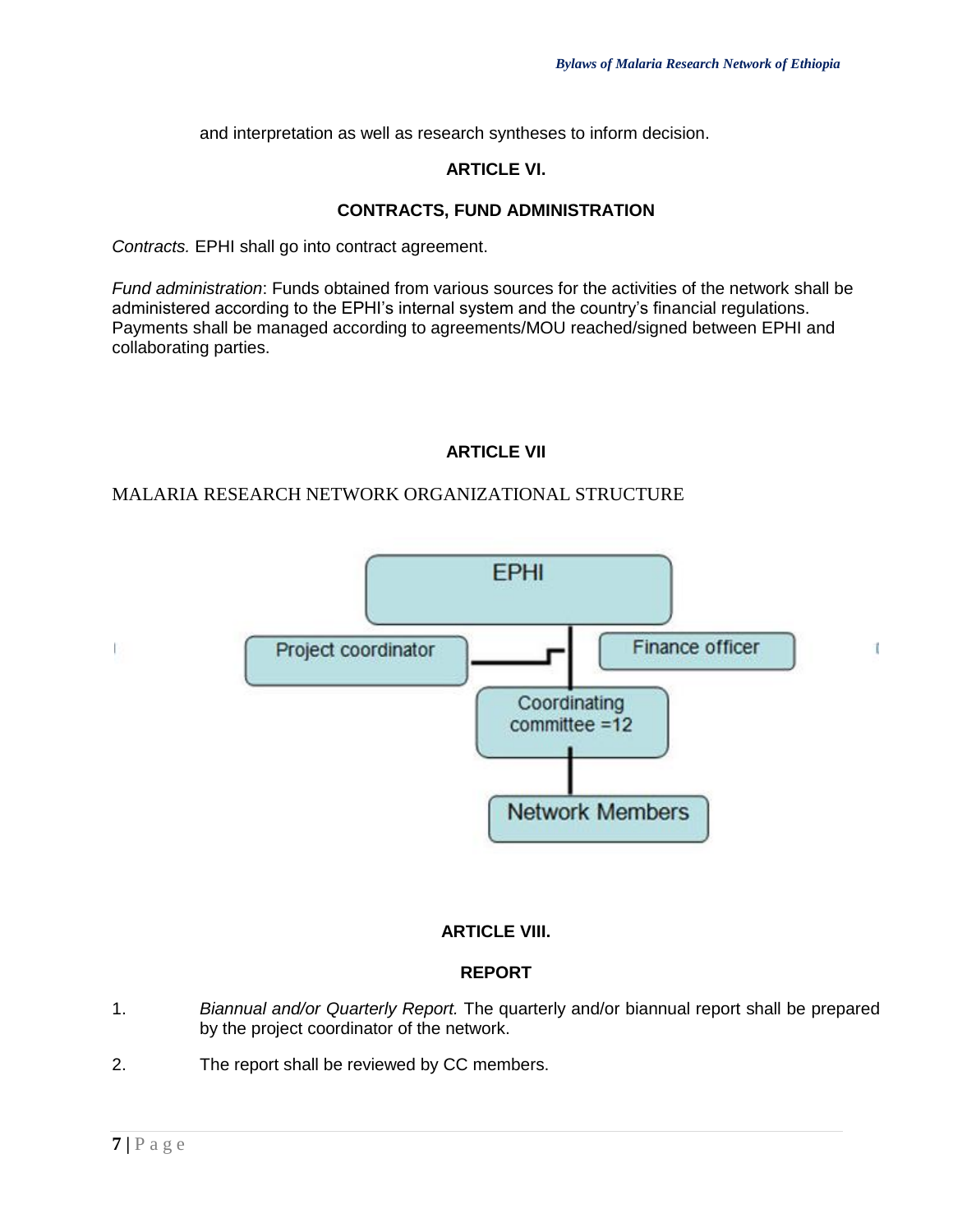*Bylaws of Malaria Research Network of Ethiopia*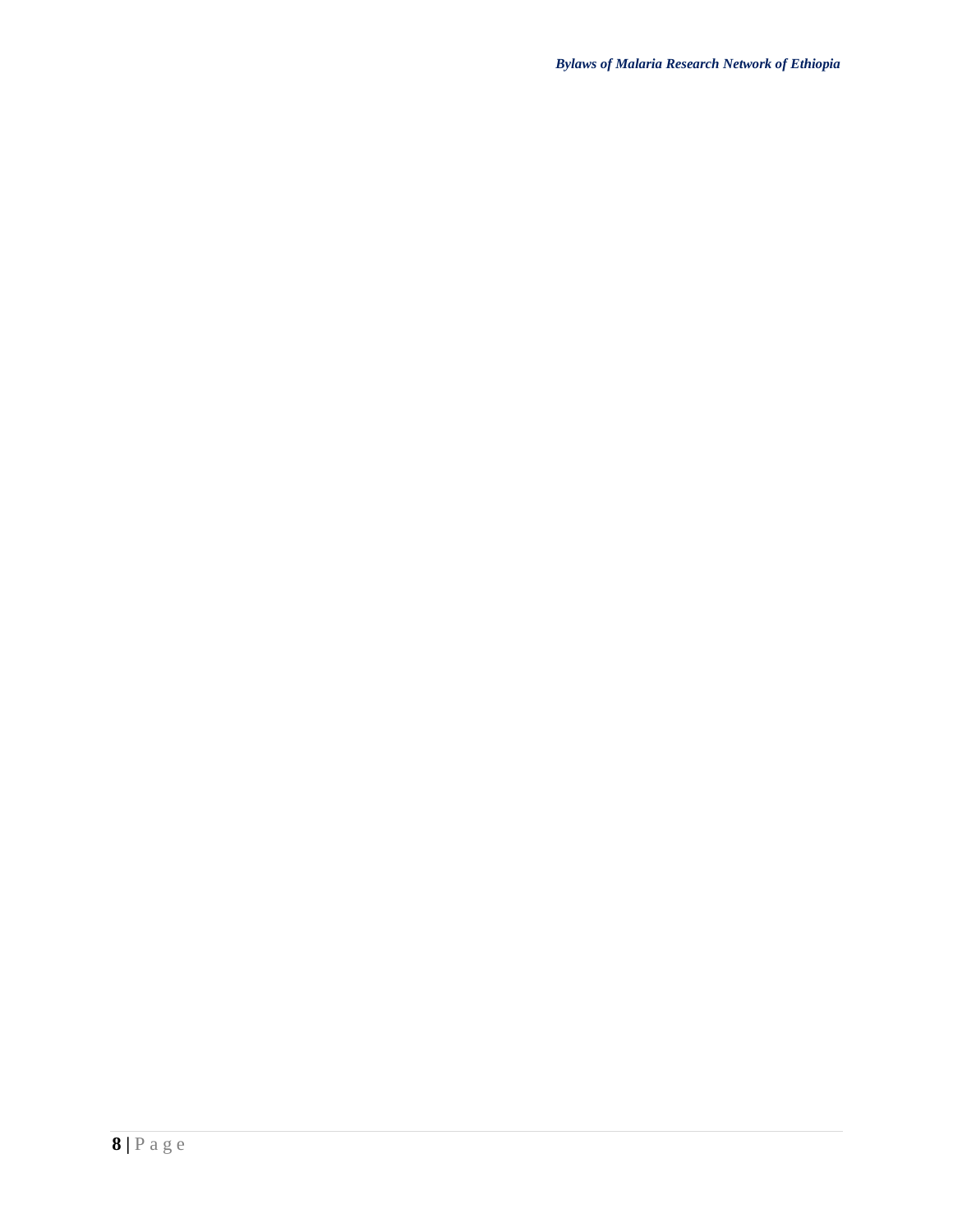# **ARTICLE IX.**

# **GENERAL PROVISIONS**

General Provision includes: fiscal year of the network, amendments and record keeping.

- 1. *Fiscal Year.* The fiscal year of the network shall start from July 01 and end on 30th of June.
- 2. *Amendments.* Except as otherwise provided herein, these bylaws or the network's articles may be amended or repealed and new bylaws (or amended articles of the network) may be adopted by the affirmative vote of two thirds of the members then holding office at any regular or special meeting of the network at which a quorum is present, provided that at least ten working days written notice is given of intention to alter, amend, repeal or adopt new Bylaws (or articles of in network) at such meeting.
- 3. *Records.* The network shall keep correct and complete records and shall also keep minutes of the proceedings of meeting and workshops. The records and papers of the network shall be at all times, during reasonable business hours, being subject to inspection.

## **ARTICLE X.**

## **EFFECTIVE TIME OF THE NETWORK**

1. The network shall be effective as long as needed

## **ARTICLE XI**

## **EFFECTIVE TIME OF THE BYLAW**

*Effective date:* This bylaw will be in force starting \_\_\_\_\_\_\_\_\_\_\_\_\_\_\_\_\_\_, date of signing of the same by members of the CC.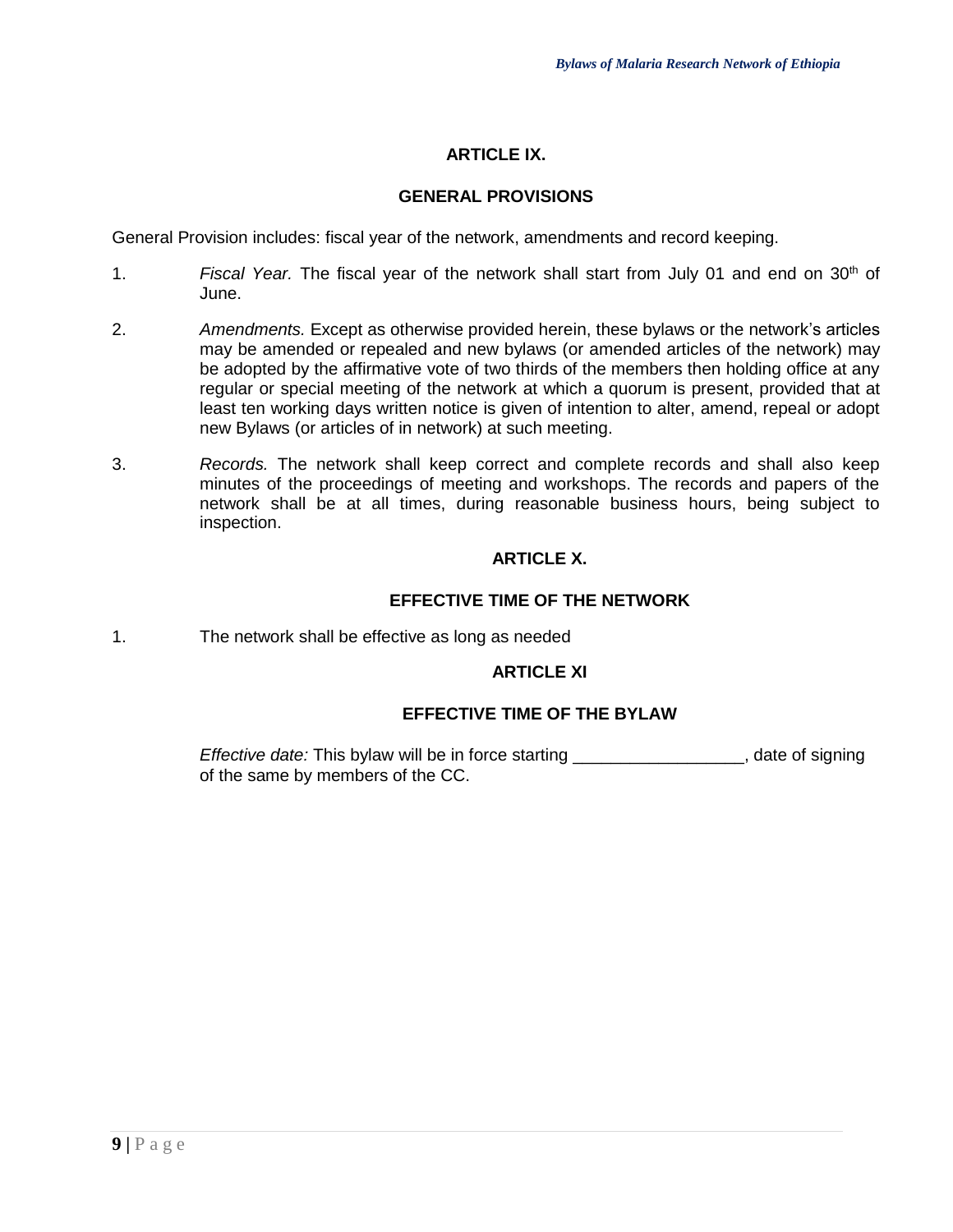#### **Annex I**

# **Terms of Reference for Malaria Research Network of Ethiopia (MRNE) Introduction**

Malaria is one of the major public health problems in Ethiopia. The Federal Ministry of Health (FMOH) has been implementing different strategies to prevent and control malaria. However, there only have been limited efforts to use local findings and outputs of research studies to inform national malaria policy or affect the implementation of the national malaria control program (e.g. exception has been the development of a new treatment guideline in 1998 and 2004 and the country's shift to sulfadoxine pyrimethamine and ACTs respectively as first line drug for P.falciparum malaria). Currently, much malaria research is being conducted by different in-country stakeholders, including government (e.g. EPHI), NGOs (e.g. Carter Center) and academic institutions. Unfortunately, this research is poorly coordinated amongst these stakeholders as well as the FMOH and often findings / results are not disseminated appropriately. Thus, there is a chronic gap between the output of malaria research and use of its findings / outcomes by the national malaria control program, researchers, practitioners, policymakers and organizations involved in malaria prevention and control.

In response to address the above problems, Addis Ababa University in collaboration with the USAID/PMI-Ethiopia conducted a workshop on May 7, 2010 at Ghion Hotel, Addis Ababa, Ethiopia. The workshop resulted in the establishment of a Malaria Research Network of Ethiopia, which will create a platform for researchers, policy makers and other stakeholders to strengthen malaria research and create plat form to exchange information for evidence-based decision making to sustain control and move towards elimination.

- **Vision:** To see the increased use of malaria research findings for operational programming of malaria prevention, control and elimination interventions in Ethiopia.
- **Mission:** To promote quality of malaria research, better coordination and collaboration among malaria research stakeholders in Ethiopia.
- **Goal:** To make malaria research available for use by policy makers and the program for malaria prevention, control and elimination in Ethiopia.

#### **Objectives:**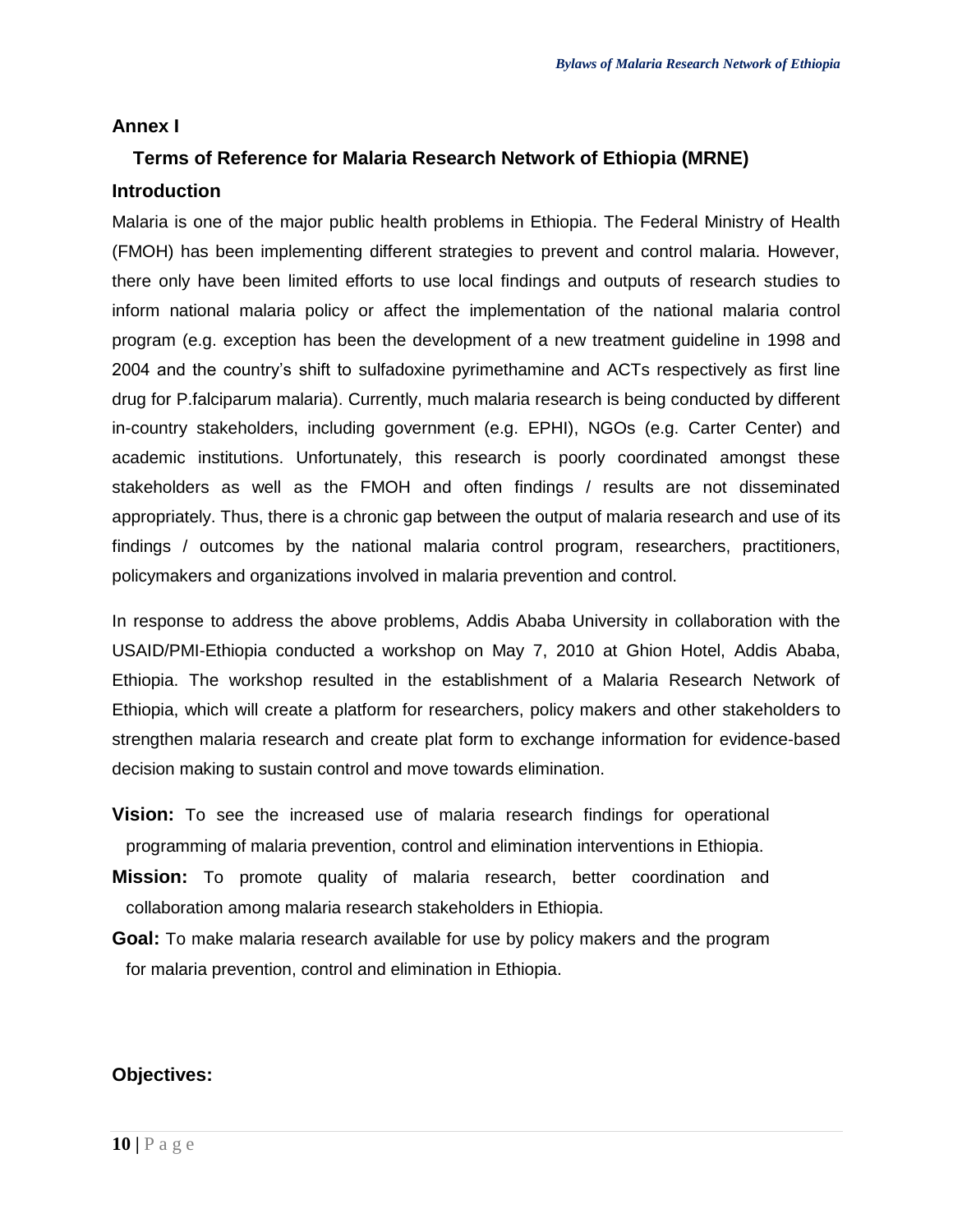- to create a platform for exchange of malaria research findings among all malaria stakeholders.
- to facilitate coordination and collaboration among malaria research stakeholders
- to promote quality research undertaking on malaria
- to advocate for use of malaria research finding in planning and implementation of malaria prevention and control program at all level.
- Capacity building and strengthening the network
- To identify key knowledge and research gap/need of the country in malaria

## **Tasks:** The network will

- Organize workshops for regular exchange of ideas, plans and research findings
- Organize training sessions on relevant research methodology, data analysis and writing research papers
- Establish links with national and international research centers, institutions involved in malaria research
- Liaise between regional centers, national and international stakeholders,
- Secure funding for preparation of diagnostic kits, manuals, and other materials of research outputs and pool researchers when funding for large scale projects comes its way and
- Oversee the establishment of Malaria Resource Center, which could maintain a Database of:
	- o Published and grey scientific literature on malaria in Ethiopia and other relevant publications, esp. those published in sub-Saharan Africa;
	- $\circ$  All those involved in malaria research in the country and create a group mail to exchange info  $-$  e.g., calls for proposals, etc.
	- o Maintain a collection of working documents, manuals, guidelines, technical reports, keys,, teaching resources, offset publications (e.g., WHO), etc.
	- $\circ$  Transfer of requested information hard copies or electronic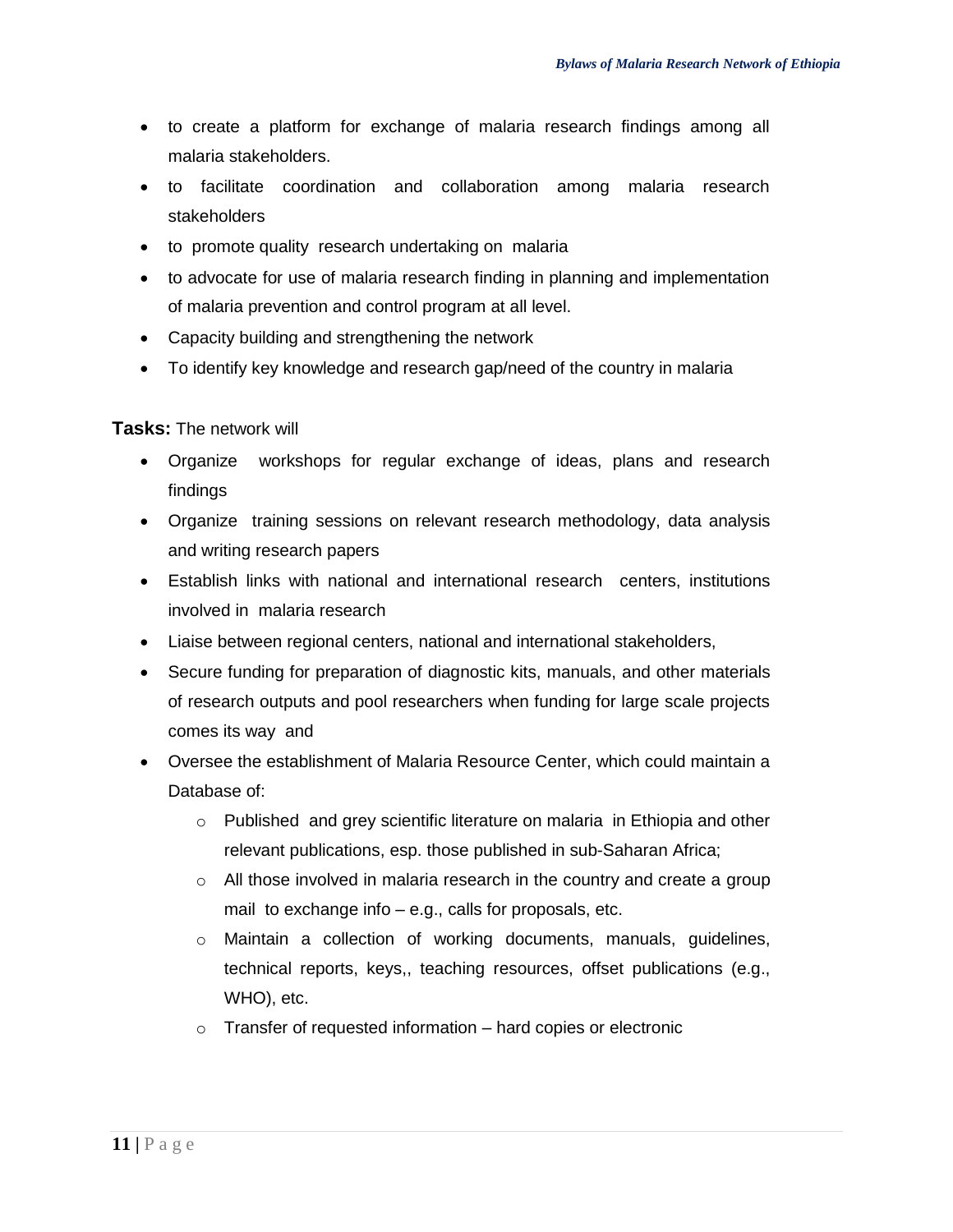o Produce and disseminate videos, written & other instructional media pertaining to malaria transmission, control / prevention to different stakeholders;

## **Membership of the MRNE**

Two types of membership:

**Individual:** researchers with expertise and capability to share and transfer malaria research findings.

**Institutional:** GOs, NGOs, academic institutions, and research institutes involved in malaria research

# **Coordinating Committee of the MRNE**

The role of the coordinating committee will be to develop the annual plan of activities, facilitate, monitor and evaluate its implementation, and identify opportunities for research collaborations, training, networking and funding.

- 1. FMOH/ Ethiopian Public Health Institute (**chair**)
- 2. Addis Ababa University /School of Public Health (Co-chair)
- 3. Addis Continental Institute of Public Health (secretariat)
- 4. Jimma University (**Member**)
- 5. Mekelle University (**Member**)
- 6. Haramaya University (**Member**)
- 7. Arba Minch University (Member)
- 8. Ethiopian Public Health Association (**Member**)
- 9. ICAP (**Member**)
- 10. Malaria Consortium (**Member**)
- 11. UUSAID/PMI-E (**Member**)
- 12. Aklilu Lemma Institute of Pathology (Member**)**

# **Annex II**